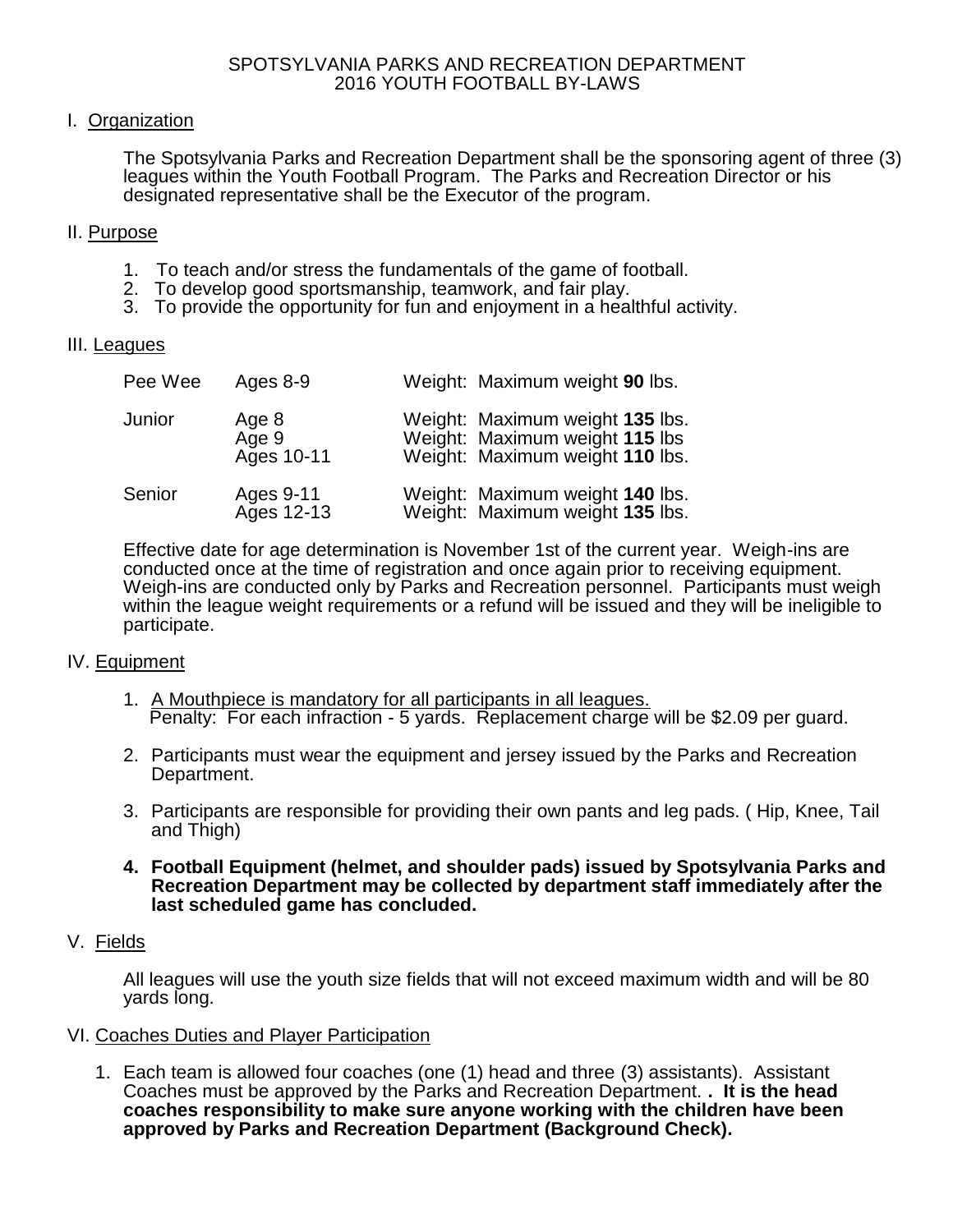## **2. CHILD ABUSE Mandated Reporter Law**

**The following persons who, in their professional or official capacity, have reason to suspect that a child is an abused or neglected child, shall report the matter immediately to the local Social Services Department of the county or city wherein the child resides or wherein the abuse or neglect is believed to have occurred or to the Social Services Department's toll-free child abuse and neglect hotline:**

- **Any athletic coach, director or other person 18 years of age or older employed by or volunteering with a private sports organization or team;**
- **Administrators or employees 18 years of age or older of public or private day camps, youth centers and youth recreation programs;**

**Mandated reporters are required to report as soon as possible, but no later than 24 hours after having a suspicion of a reportable offense. The Social Services Department's toll-free child abuse and neglect hotline is 1-800-552-7096. Training and other mandated reporter resources are available at <http://www.dss.virginia.gov/family/cps/index2.cgi>**

- 3. To see that the players meet the age requirements.
- 4. To provide the Parks and Recreation Department with up-to-date rosters and to insure that the roster does not exceed or fall below the levels set by the Department. **Only the players on your roster may practice with your team. No exceptions.**
- 5. To safeguard and maintain all equipment issued by the Department and to be directly responsible for the return and/or disposition of that equipment.
- 6. Coaches should notify the Spotsylvania Parks and Recreation Department office when players quit so the Department can collect the football equipment. Coaches are requested to have players return equipment immediately following the end of season. Equipment should be returned clean and free from any decals. Each participant will return helmet and shoulder pads.
- 7. To maintain proper conduct among team members, assistants, and their followers.
- 8. To notify all team participants of:
	- i. rules, regulations and by-laws set forth by the league
	- ii. scheduled games, play-offs, and practices
	- iii. cancellation and/or make-ups as indicated by the Parks and Recreation **Department**
- 9. Coaches may schedule practice on Sunday; however, no player may be penalized for not attending a Sunday practice. A maximum of four (4) practices and/or games may be scheduled per calendar week. Sunday practices will be counted in the number of meetings per week. A calendar week is Sunday through Saturday. Picture taking is not considered a function.

### **10.The Spotsylvania Parks and Recreation Department will not change the schedule on games due to players involvement in school activities, scout activities, church activities, or any other activity.**

11.To abide by all rules, regulations, and by-laws as set forth by the League and those not covered by the League that are officially published by the National Federation of State High School Association Football Rules. [\(http://www.nfhs.org/Football/\)](http://www.nfhs.org/Football/)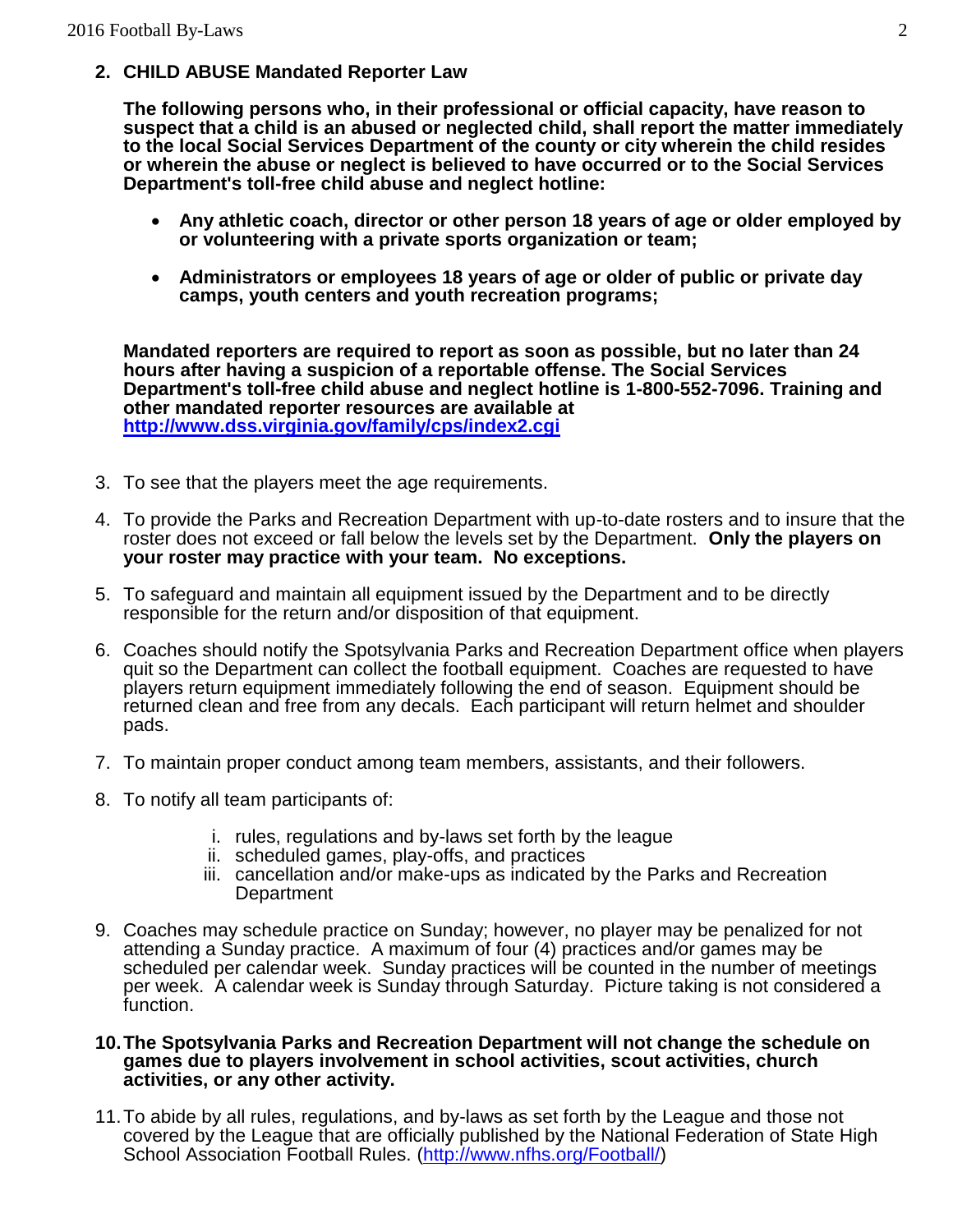- 12.To insure that each and every team member participates in this program in accordance with stated by-laws.
- 13.**Player participation: Each player in attendance at the game must play a minimum of sixteen plays per game, with the suggestion of at least 6 plays in the first half. A player who misses two (2) or more consecutive games and/or practices is required to play only one half the minimum time stated. This rule does not apply if a player misses a practice held on a Sunday. Coaches must notify the field supervisor, opposing coach, head official, and the Parks and Recreation Department if a player has missed consecutive games and/or practices before the game begins in order for the participant not to play the allotted playing time (no exceptions). A player who is injured and cannot play or meet the minimum requirement must be called to the official's attention at that precise time. A forfeit may be declared if the minimum playing requirements are not adhered to.**
- 14. If a player is traded to another team, then both coaches must be in agreement on the player(s) being traded. All trades must be made prior to the first game of the season. All trades must be reported to and approved by the Parks and Recreation Department.
- 15.Head coaches are the only coaches to confront an official about a call. Assistant coaches are not allowed to confront an official concerning a call. Coaches should not leave the team area and enter the stands at any time.
- **16.**Notification of makeup games should be received within five calendar days. If you have not received notification within five calendar days, it is the Head Coach's responsibility to contact our office. A team not attending a rescheduled game will constitute a forfeit**.**

### VII. Inclement Weather

- 1. Cancellations due to inclement weather will be announced on the cancellation line and through the **Spotsy Alert Information Notification System**. **Cancellations will be placed on the cancelation line as soon as a decision is made. Listen to the announcement carefully**. **The cancelation line phone number is 898-8546.** If weather conditions are questionable and you do not hear a cancellation announcement then you should report for your game.
- 2. Please make all parents and youth aware of this policy to alleviate confusion and cut down on unnecessary telephone calls to the Department
- 3. The Parks and Recreation Department reserves the right to arrange postponed games at its convenience in order to catch up with the schedule. The Department also reserves the right to cancel games, if necessary, due to conditions beyond our control. In the event of misunderstandings or error, managers and coaches are urged to contact the Department at 507-7529.
- 4. The Spotsylvania Parks and Recreation Department reserves the right to cancel games when weather conditions present possible health problems, such as heat. The department will use caution when making these decisions
- 5. Coaches, players, and parents should use extreme precautions in bad weather especially during lightning or thunderstorms. Coaches should have players and parents wait in their vehicles until an official arrives if it is storming before game time.
- 6. It should be pointed out that the safety of everyone is a primary concern, independent of any cost, inconvenience, or advantage due to the replay or restart of the game.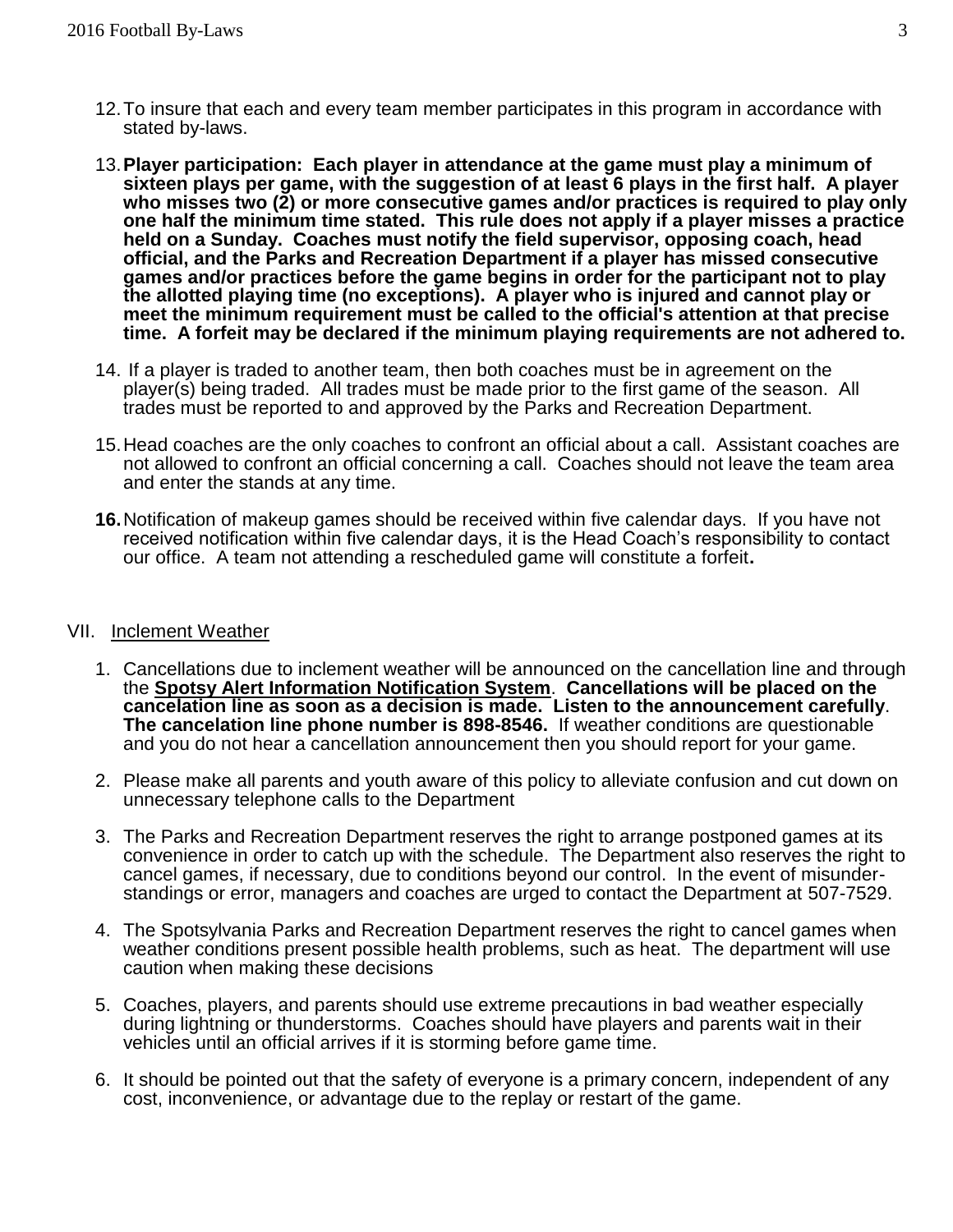## Lightning Procedures:

- 7. Coaches and game officials please use the following criteria for suspension and resumption of play when thunder or lightning is present.
	- a. When thunder is heard, or a cloud- to-ground lightning bolt is seen, the thunderstorm is close enough to strike your location with lightning. Suspend play and take shelter immediately.
	- b. Thirty-minute rule. Once play has been suspended wait at least 30 Minutes after the last thunder is heard or flash of lightning is witnessed prior to resuming play.
	- c. Any subsequent thunder or lightning after the beginning of the 30 minute count, reset the clock and another 30 minute count should begin.
	- d. All team members should seek shelter in a vehicle away form dugouts and fields. Game officials will notify coaches when play will resume or game be suspended.

## VIII. Unsportsmanlike Conduct

- 1. The Spotsylvania Parks and Recreation Department will not tolerate unsportsmanlike conduct from the coaches toward officials. Coaches will be subject to disciplinary action if unsportsmanlike conduct is displayed.
- 2. Any player or coach ejected from the game by an official shall immediately be suspended from the next game to be played by his team. If a player or coach deviates from this ruling, it will constitute suspension for the remainder of the league games.
- 3. Any player or coach guilty of unsportsmanlike conduct in any manner on the field or adjacent to the field, towards officials, players, or partisans will be subject to suspension by the officials, Parks and Recreation Department and/or Commission from the remainder of league games.
- 4. Any player or coach guilty of striking an official in any manner during or after a game, shall automatically be suspended from participating in all leagues sponsored by the Parks and Recreation Department in Spotsylvania County until further notice.
- 5. If a coach or team follower is ejected from the football game, they must leave the playing field and go to the parking lot and is prohibited from any further contact (direct or indirect) with the team for the remainder of the game. Failure to comply may result in termination of the game. A substitute coach shall be named as a replacement for the ejected coach or the game will be forfeited. (A substitute coach is defined as an adult named by the ejected coach.)
- 6. Any player, coach, or team follower ejected from the game must leave the field and cannot have any contact with any official during or after the game. (The ejected player must be accompanied by an adult.)
- 7. If a player or coach is ejected in the final contest of the season, the penalty shall carry over to the next sports season. (Ex. If ejected in the last football game of the season, the ejected person will serve their suspension or suspensions the following football season.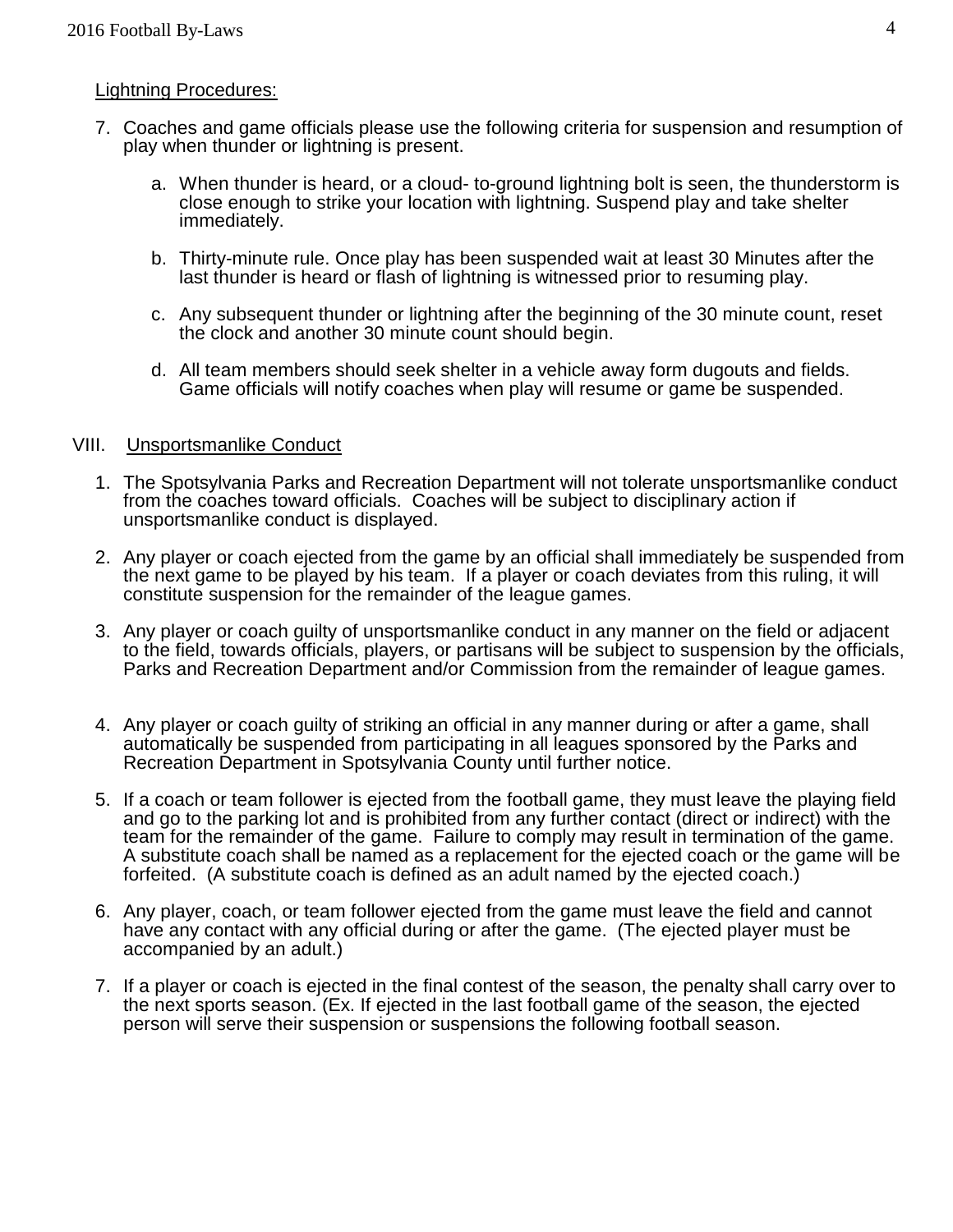# IX. Communicable Disease Procedure:

- 1. While risk of one athlete infecting another with HIV/AIDS during competition is close to nonexistent, there is a remote risk that other blood borne infectious diseases can be transmitted. For example, Hepatitis B can be present in blood as well as in other body fluids. Procedures for reducing the potential for transmission of these infectious agents should include, but not be limited to the following:
	- a. The bleeding must be stopped, the open wound covered, and if there is an excessive amount of blood on the uniform it must be changed before the athlete may participate.
	- b. Routine use of gloves or other precautions to prevent skin and mucous membrane exposure when contact with blood or other body fluids is anticipated.
	- c. Immediately wash hands and other skin surfaces if contaminated (in contact) with blood or other body fluids. Wash hands immediately after removing gloves.
	- d. Clean all contaminated surfaces and equipment with an appropriate disinfectant before competition resumes.
	- e. Practice proper disposal procedures to prevent injuries caused by needles, scalpels, and other sharp instruments or devices.
	- f. Although saliva has not been implicated in HIV transmission, to minimize the need for emergency mouth-to-mouth resuscitation, mouthpieces, resuscitation bags, or other ventilation devices should be available for use.
	- g. Athletic trainers/coaches with bleeding or oozing skin conditions should refrain from all direct athlete care until the condition resolves.
	- h. Contaminated towels should be properly disposed of/disinfected.
	- i. Follow acceptable guidelines in the immediate control of bleeding and when handling bloody dressings, mouth guards, and other articles containing body fluids.

# X. Rules

## Rule 1: General Rules

- 1. The teams will abide by all football rules, regulations, and by-laws set forth by the League and not covered by the league that govern the National Federation of State High School Association. ([http://www.nfhs.org/Football/\)](http://www.nfhs.org/Football/)
- 2. It is recommended that practices last no longer than 1 1/2 hours.
- 3. Scrimmage games must be approved, if the opposing team is not within your league, by the Spotsylvania Parks and Recreation Department.
- 4. The county middle and high schools operate their programs according to the Virginia High School League Rules. The rules state that during the sports season for the relevant sport, a student may, while a member of a school squad or team engaged in interscholastic sports become a member of or participate with an organized team in the same sport which is independent of the school's control so long as such participation does not conflict with the scheduled activities of the school squad or team. No school or student shall be declared ineligible for participation in interscholastic sports because of participation by a student as a member of an organized team in the same sport which is independent of the school's control during the sports season for the relevant sport.
- 5. The use of tobacco products by coaches and players is prohibited in the proximity of the playing field during games and/or practices.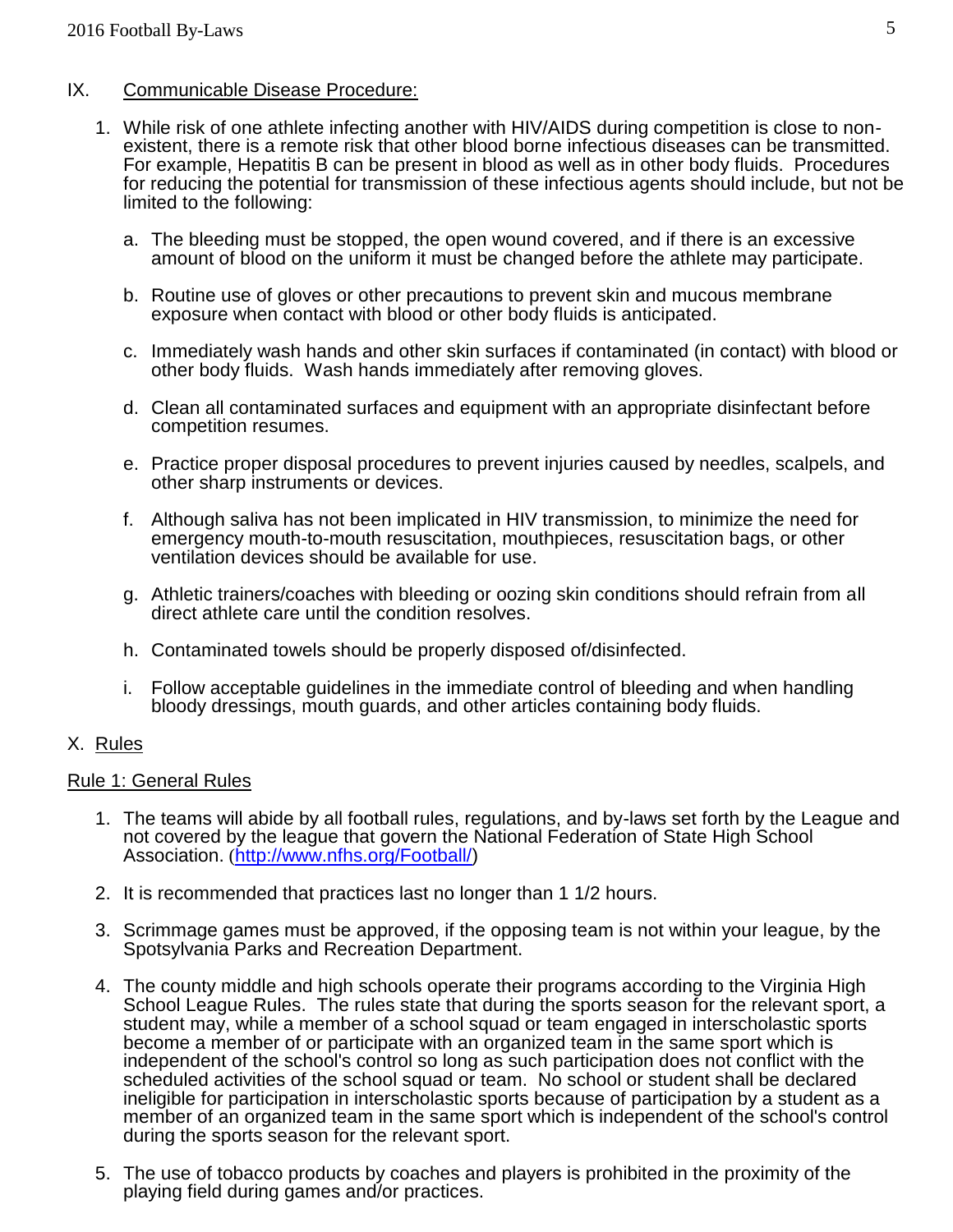- 6. NO uniform or equipment will be replaced unless the damaged item is returned.
- 7. NO uniform or equipment will be issued to an individual until all items are returned from previous football season.
- 8. If an ineligible player is used, the game in question will be declared a forfeit. The coach who makes the line-up along with the illegal player will be suspended indefinitely.

## Rule 2: The Game, Field, Players and Equipment.

- 1. Physical examinations for youths participating in the league are highly suggested prior to the beginning of practice and the regular season, but are not required by the Department.
- 2. Casts, splints, or body braces made of a hard substance in its final form such as leather, rubber, plastic, plaster, or fiberglass must be covered on all exterior surfaces with no less than 1/2 inch thick, high-density, closed-cell polyurethane, or an alternate material of the same minimum thickness and similar physical properties to protect an injury.
- 3. Each player must have a copy of the warning decal on the back of their helmet. If players do not have the warning decal, they will not be allowed to participate.
- 4. Players who wear eyeglasses shall wear a safety strap to keep them in place.
- 5. No jewelry or earrings shall be worn. Medic alert or religious jewelry must be taped to the body.
- 6. The use of eye shields with less than 100% allowable light transmission is prohibited.
- 7. If teams choose to place stickers on helmets, the head coach will be responsible for making sure all stickers are removed before equipment is returned to the Parks and Recreation Department
- 8. Clothing and arm covers/pads, manufactured to enhance control of the football, are prohibited.

## Rule 3: Periods, Time Factors, and Substitutions

- 1. Games shall consist of 4 eight (8) minute quarters with the clock stopping as it normally does for out of bounds, incomplete forward pass, and after a touchdown.
- 2. The referee shall start or stop the clock contrary to normal timing procedure only if a team illegally conserves or consumes time.
- 3. Games will begin as scheduled, a five minute grace period will be allowed for all games beginning at their specified times.
- 4. After the completion of a game, both teams shall form two lines to congratulate each other and show good sportsmanship.
- 5. In the event a game must be suspended because of conditions which make it impossible to continue play, the head referee shall declare it an official game if one (1) complete half or more has been played. If less than one (1) half of the game has been played, the game may be rescheduled.
- 6. Ties: All regular season games that end in a tie will remain a tie. League standings will be computed with two (2) points for each win, zero (0) points for each loss, and one (1) point for each tie. Standings at the end of the regular season will be determined by: a) League record, b) Head-to-Head competition between tied teams, c) Pre-season drawing.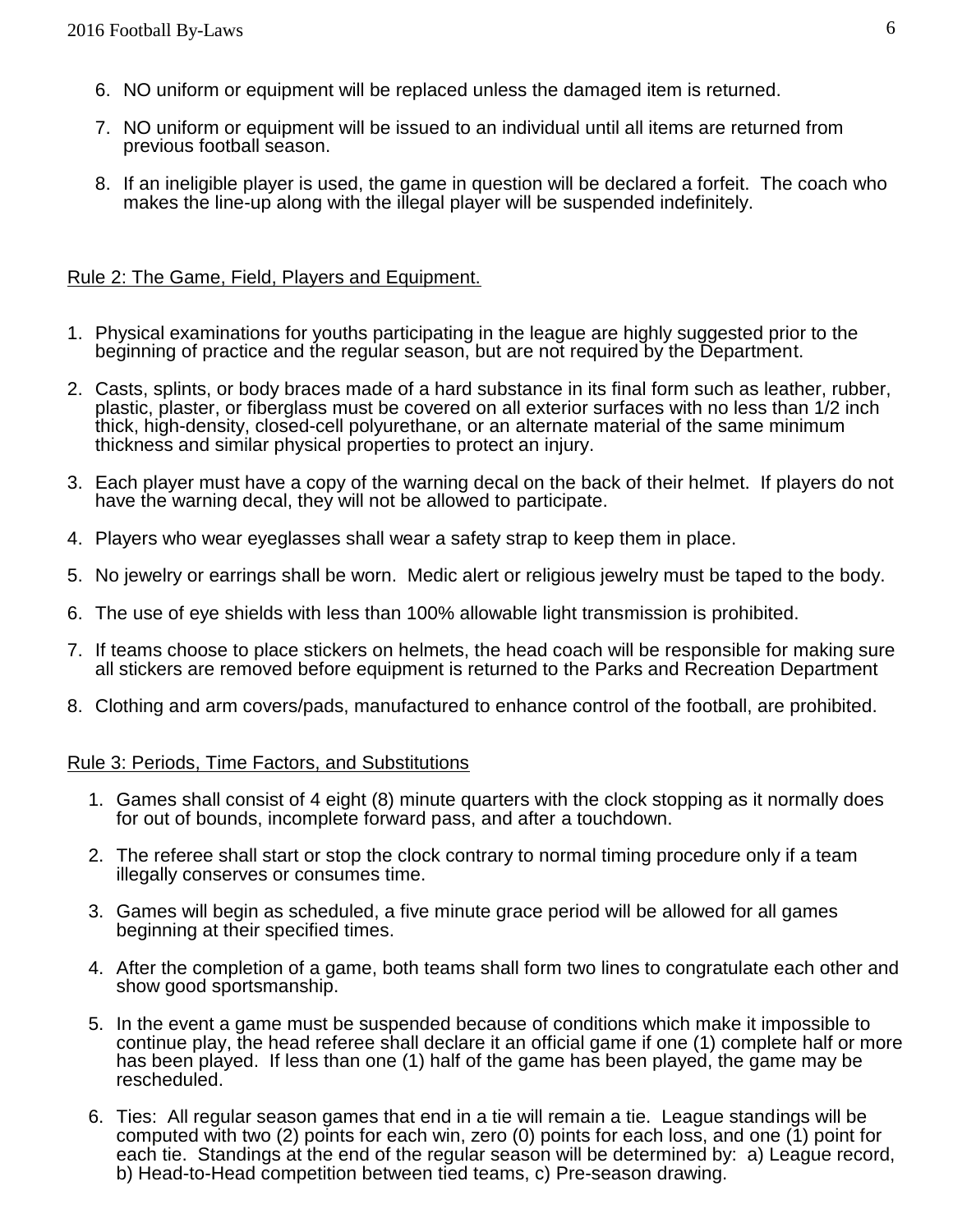## 2016 Football By-Laws 7

- 7. A player who is bleeding, has an open wound, or excessive blood on his uniform, must leave for at least one down. The bleeding must be stopped and the open wound covered. If there is an excessive amount of blood on the uniform, he will be ineligible to participate.
- 8. The ball becomes dead when the helmet comes completely off a player in possession of the ball.

## Rule 4: Kicking the Ball

1. The 30 yard line will be used for kick-offs.

# Rule 5: Snapping, Handling and Passing the Ball.

1. Roughing the snapper:

 A defensive player shall not charge directly into the snapper when the offensive team is in a scrimmage kick formation. It shall be an automatic first down.

- 2. If a legal forward pass is touched by the defense in or behind the neutral zone and subsequently goes beyond the line of scrimmage, offensive lineman will not be considered illegally downfield.
- 3. Roughing the passer restrictions end if the pass is thrown from beyond the line of scrimmage.
- 4. Pass interference restrictions end for offensive players, when the defense touches the pass or last forward pass if more than one.

## Rule 6: Scoring and Scoring Differential

- 1. A team will be awarded 6 points for a touchdown, and 2 points for a conversion.
- 2. The following is a breakdown of the slaughter rule that has been put into effect.
	- a. A team losing by at least 30 points after the 3rd quarter will obtain possession of the ball at their own 30 yard line.
	- b. The team will retain possession of the ball until the difference in the score is less than 30 points. Normal league rules apply when the difference in the score is less than 30 points.
	- c. In case of a fumble or interception the play is ruled dead at the time of the turnover. The ball will be returned to the losing team at the line of scrimmage prior to the turnover.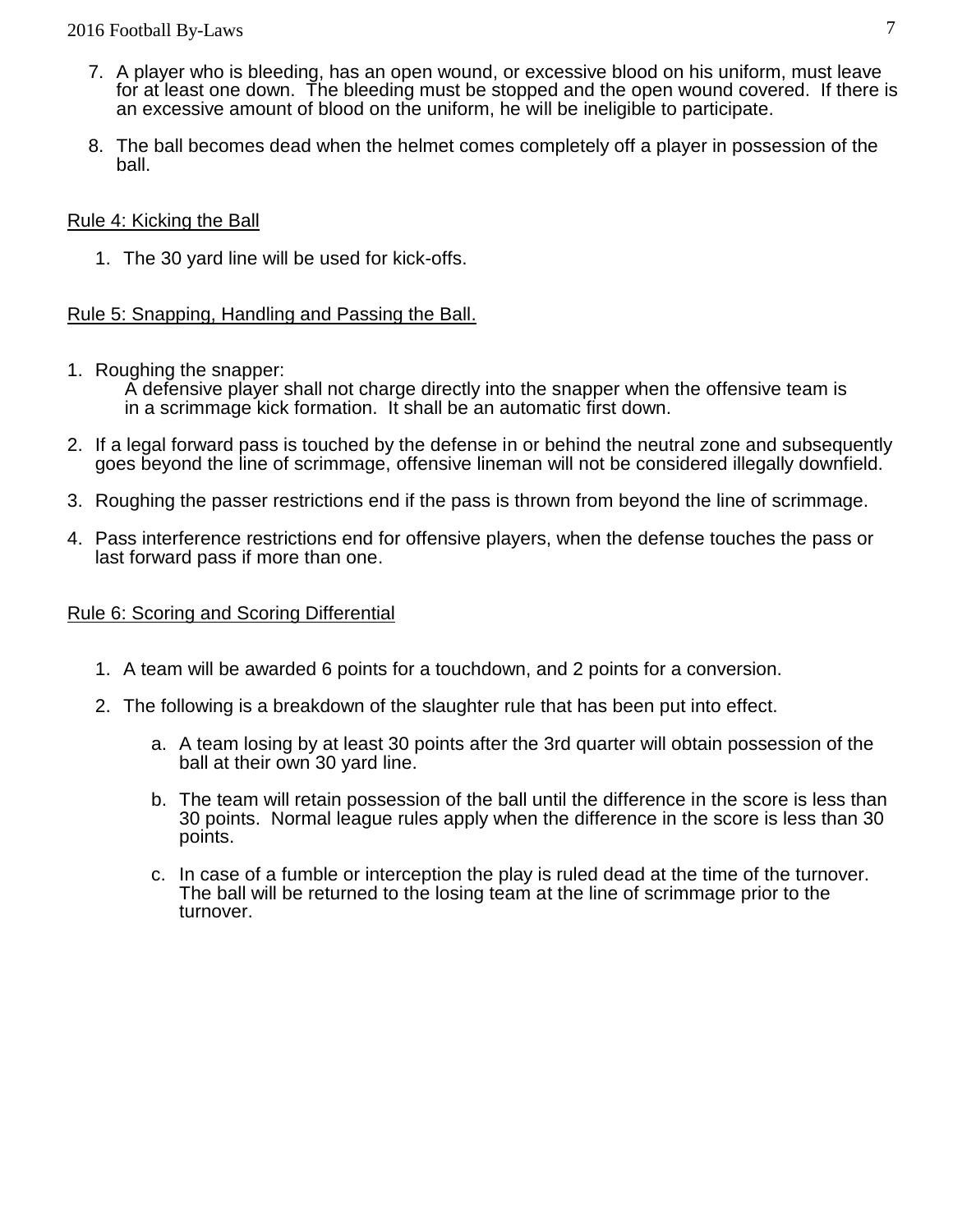## Rule 7: Conduct of Players and Others.

- 1. Only the authorized coach (1) and assistant coaches (3) may occupy the player's bench, in addition to the uniformed players during the progress of the game.
- 2. A coach, player, or team follower shall not:
	- a. disrespectfully address an official
	- b. attempt to influence the official's decision
	- c. use profanity
	- d. disrespectfully address or bait an opponent
	- e. incite undesirable crowd reactions
	- f. enter the playing area unless by permission of an official to attend to an injured player
- 3. If a coach is on the field in a violent or disruptive manner, the penalty is 15 yards, the second offense, he is ejected from the game.
- 4. Coaches, players, substitutes, team's assistants, parents, or followers shall not coach or address any players from the opponents side of the field.
- 5. Coaches that are beckoned onto the field for an injured player should attend to that player and not coach or berate officials and/or opponents while on the field. This is considered unsportsmanlike conduct.
- 6. It is unsportsmanlike if any player attempts to focus attention upon himself with any delayed, excessive, or prolonged act.
- 7. Any player who receives two unsportsmanlike fouls during a game shall be disqualified for the game and the next game to be played by his/her team.
- 8. Intentionally kicking at or attempting to strike an opponent with a fist, locked hands, or elbow are disqualifying fouls.
- 9. No defensive player may use the hand(s) to slap a blocker's head.

## Rule 8: Enforcement of Penalties.

- 1. There are two (2) automatic first downs: (1) roughing the kicker / holder / snapper and (2) roughing the passer.
- 2. The penalty for unsportsmanlike conduct by a player is 10 yards, if flagrant, the player is disqualified.
- 3. Pass interference restrictions apply only beyond the neutral zone and only if the legal forward pass, untouched by the defense in or behind the neutral zone, crosses the neutral zone.
- 4. One of two penalties is now applicable for a player who grasps an opponents face mask or helmet opening. 10 yards for grasping, twisting, turning, or pulling the face mask or helmet opening; 5 yards for incidental grasping.
- 5. It is illegal to grasp the inside back or side opening of the collar of the jersey or shoulder pads of the runner and subsequently pull the runner to the ground (Horse Collar Tackle). The penalty will be 10yard form the succeeding spot.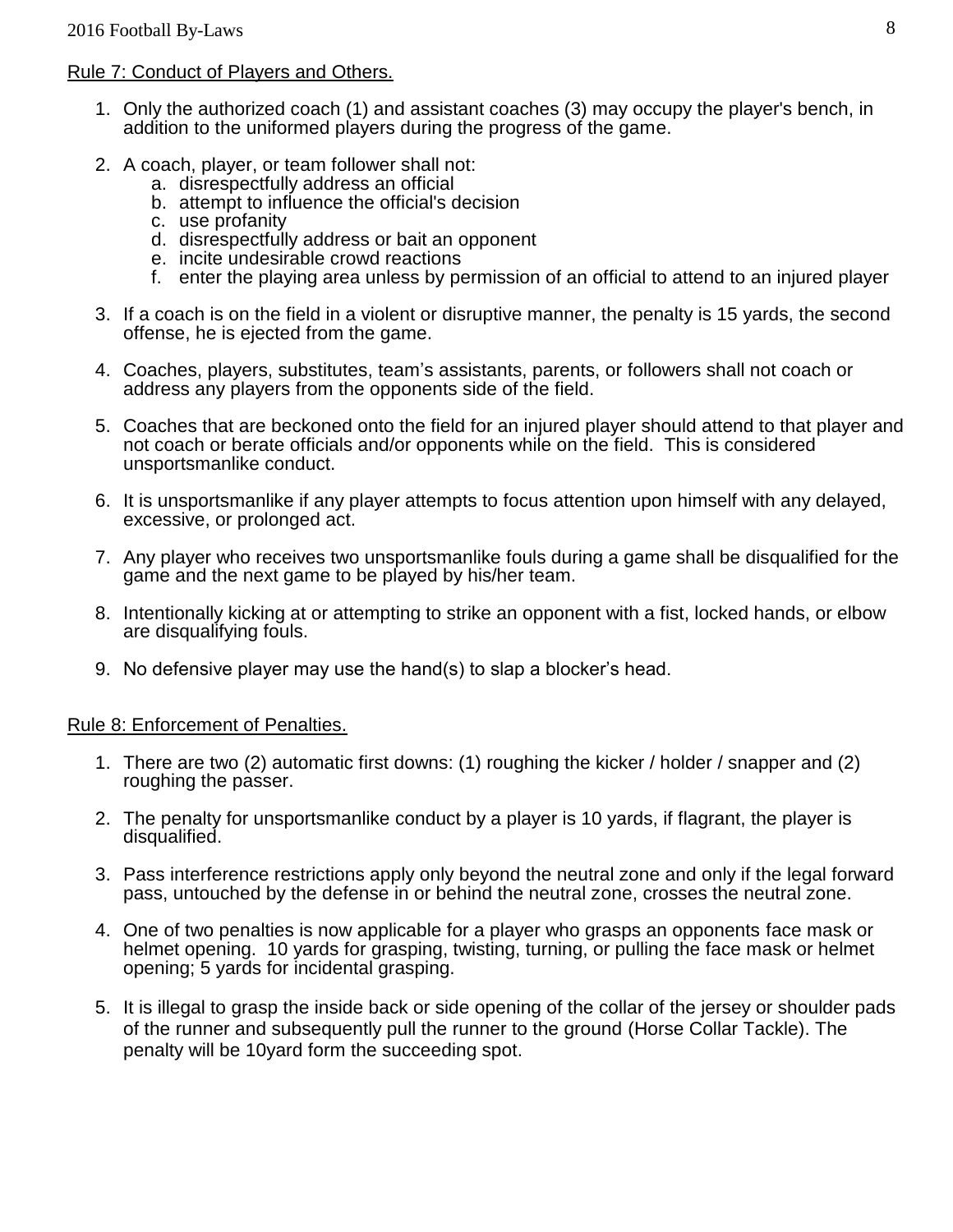## Rule 9: Blocking and Blocking Zone

- 1. Players legally blocking below the waist must be on the line of scrimmage and in the free blocking zone at the snap.
- 2. Clipping is a block against an opponent when the initial contact is from behind, at or below the waist, and not against a player who is a runner or pretending to be a runner.
- 3. Blocking in the back is a block against an opponent when the initial contact is in the opponent's back, inside the shoulders and below the helmet and above the waist, and not against a player who is a runner or pretending to be a runner.
- 4. Such cases shall not be ruled clipping and/or blocking in the back unless the official sees the initial contact. When in doubt, the contact is legal and not from the back. When the contact is ruled to be from the back, and the official has question as to the initial point of contact, it shall be ruled clipping.
- 5. Blocking in the back is permitted in the free-blocking zone when the following conditions are met.
	- a. By offensive linemen who are in the zone at the snap.
	- b. Against defensive players who are in the zone at the snap.
	- c. The contact is in the zone.
- 6. The free-blocking zone disintegrates and the exception for a player is to block below the waist and/or the exception for an offensive lineman to block in the back is not to continue after the ball has left the zone.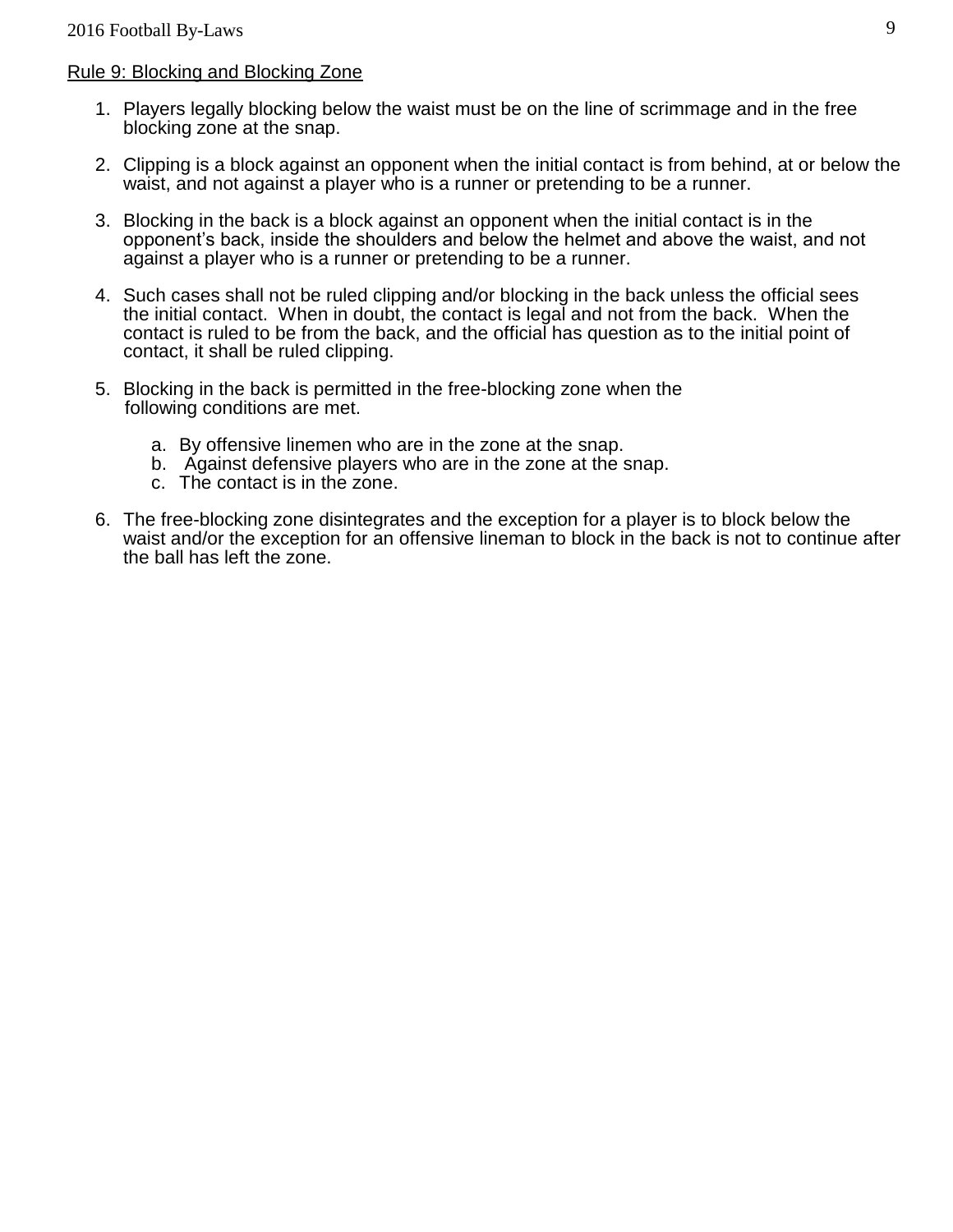## **Spotsylvania Parks and Recreation Department Youth Sports Concussion Policy**

Spotsylvania Parks and Recreation Department has created the following policy that will be in effect as of **August 2015**  and beyond for all youth sports leagues.

### **Objective:**

To establish a policy that will provide ALL youth sport coaches and parents associated with the Spotsylvania Parks and Recreation Department with guidelines relating to how to recognize signs of a concussion, procedures for dealing with athletes and parents when a concussion is suspected, as well as mandatory rules concerning the return to action for the participant.

### **Criteria:**

A concussion can be caused by a blow to the head, jolt to the body, or any sudden force that results in a rapid acceleration/deceleration of the brain inside the skull. This impact of the brain against the rigid inside walls of the skull can cause a change in neurological function and a host of other symptoms depending on which part of the brain was injured. Youth athletes are particularly vulnerable to the effects of a concussion. Even what appears to be a "minor ding or bell ringer" has the real risk of catastrophic results when an athlete is returned to action too soon. Second impact syndrome, which in some cases can be fatal, is a direct result of returning to game action before all symptoms have cleared. While most players heal within a few weeks, an athlete who returns to play before a concussion has completely resolved risks re-injuring an already injured brain which can have life threatening consequences. Therefore, continued participation in any sport following a concussion can lead to worsening concussion symptoms, as well as increased risk for further injury to the brain, and even death.

The well-being of the athlete/participant is our greatest concern during any practice or game. Officials, coaches, and parents are being asked to make all efforts to ensure that concussed athletes do not continue to participate. Thus, coaches, parents, and officials should be looking for signs of concussion in all athletes and shall immediately remove any suspected concussed participant from play.

**When in doubt, sit them out!** It's far better to miss one or two games as a precautionary matter than to risk possible brain injury. No game is worth that.

#### **What to look for:**

Concussions can appear in many different ways. We know that a person does not have to lose consciousness to suffer a concussion. Any athlete who exhibits signs, symptoms or behaviors consistent with a concussion, such as those mentioned below shall be immediately removed from the game or practice and shall not return to play until cleared by an appropriate health-care professional.

#### 1. **PROBLEMS IN BRAIN FUNCTION**:

a. Confused state – dazed look, vacant stare or confusion about what happened or is happening.

b. Memory Problems – can't remember assignment on play, opponent, score of game, or period of game; can't remember how or with whom he or she traveled to the game, what he or she is wearing, what was eaten for breakfast, etc.

c. Symptoms reported by participant – headache, nausea or vomiting; blurred or double vision; oversensitivity to sound, light or touch; ringing in ears; feeling foggy or groggy; dizziness.

d. Lack of sustained attention – difficulty sustaining focus adequately to complete a task, a coherent thought, or a conversation.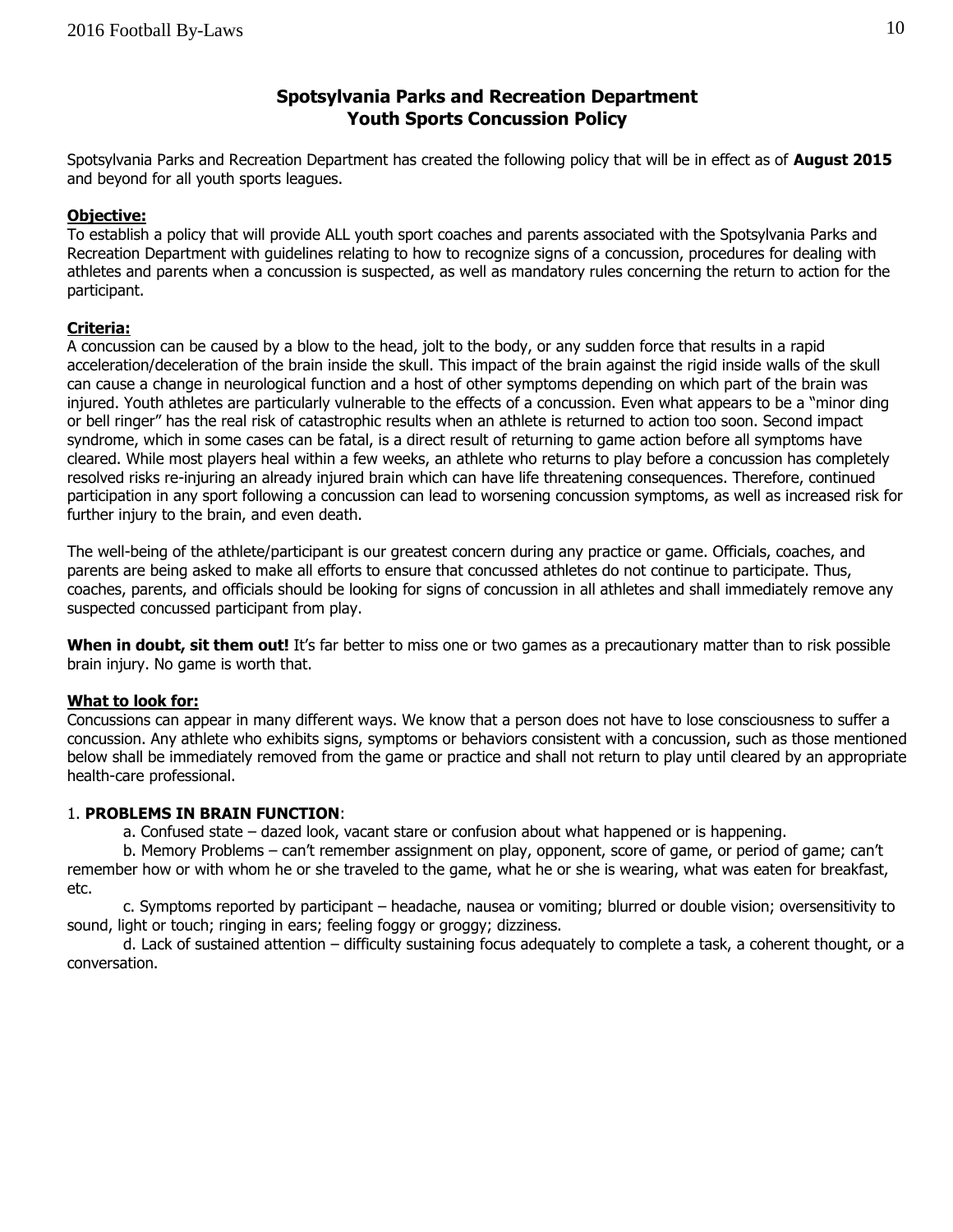Youth Sports Concussion Policy Page 2

2. **SPEED OF BRAIN FUNCTION:** Slow response to questions, slow slurred speech, incoherent speech, slow body movements and slow reaction time.

3. **UNUSUAL BEHAVIORS:** Behaving in a combative, aggressive, or very silly manner; non-typical behavior for the individual; repeatedly asking the same question over and over; restless and irritable behavior with constant motion and attempts to return to play; reactions that seems out of proportion and inappropriate; and having trouble resting or "finding a comfortable position."

4. **PROBLEMS WITH BALANCE AND COORDINATION:** Dizziness, slow clumsy movements, inability to walk a straight line or balance on one foot with eyes closed.

### **Seek medical help immediately if…**

Most concussions do not result in emergency care. However, if symptoms worsen, or you notice behavioral changes or any of the following, seek care immediately:

> Headaches that worsen; seizures, neck pain; very drowsy, can't be awakened; repeated vomiting; increasing confusion or irritability; weakness, numbness in arms and legs; inability to recognize people/places, less responsive than usual.

If you observe any of the above signs, call your doctor or go to the emergency room immediately.

#### **Role of Coaching Staff:**

Coaches/Coaching Staff will NOT be expected to "diagnose" a concussion. That is the job of an appropriate health-care professional. Coaches/Coaching Staffs will be asked to use their best judgment in observing the signs, symptoms and behaviors, associated with concussions. If a member of a youth team coaching staff observes questionable signs, symptoms, or behavior, he/she must remove the participant from the game for further evaluation and notify the parent/guardian.

**The responsibility of further evaluating and managing the symptomatic participant falls upon the head coach, parent/guardian or appropriate health-care professional. If an appropriate health-care professional on site determines that the athlete HAS NOT suffered a concussion, the athlete may return to play. If there is no appropriate health-care professional available to evaluate the athlete, the athlete SHALL NOT be allowed by the coach or parent/guardian to return to play.** 

#### **Role of Game Officials:**

Neither officials, nor coaches, will be expected to "diagnose" a concussion, as that is the job of an appropriate health-care professional. Officials are being asked to use their best judgment in observing the signs, symptoms and behaviors, associated with concussions. Officials will not be asked to make what could be perceived to be a medical opinion. If an official observes questionable signs, symptoms, or behavior, the official must notify the coach and remove the participant from the game for further evaluation.

The game official is not responsible for the sideline evaluation or management of the athlete after he or she is removed from play. The responsibility of further evaluating and managing the symptomatic athlete falls upon the head coach, and/or an appropriate health-care professional. If an appropriate health-care professional on site determines that the athlete HAS NOT suffered a concussion, the athlete may return to play. If there is no appropriate health-care professional available to evaluate the athlete, the athlete **SHALL NOT** be allowed by the coach or parent to return to play. The official does not need written permission for an athlete to return to play after evaluation, nor does the official need to verify the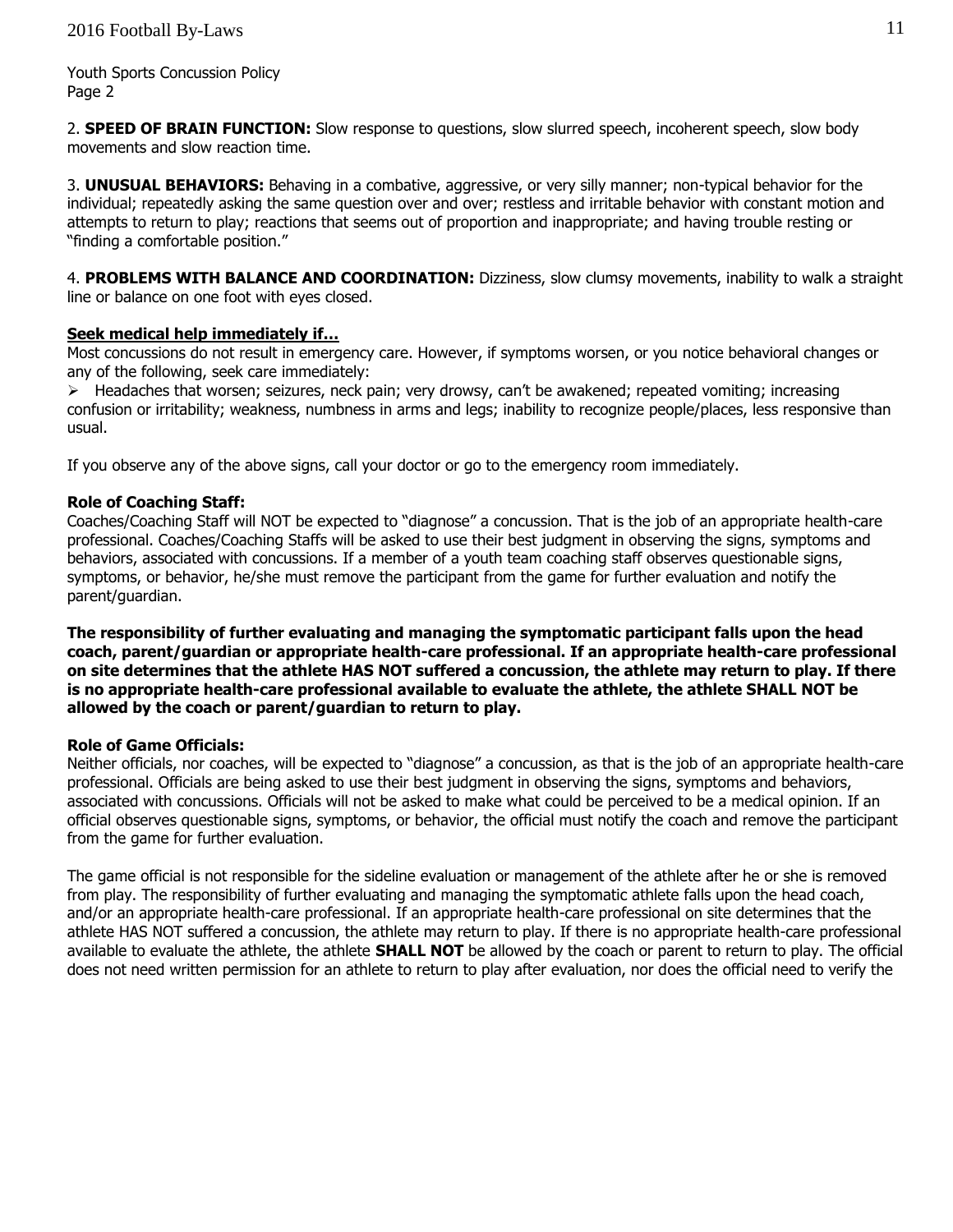Youth Sports Concussion Policy Page 3

credentials of the appropriate health-care professional. Ensuring compliance is the responsibility of the head coach and NOT the game official.

### **Spotsylvania Parks and Recreation Department Required Course of Action when an athlete is suspected of sustaining a concussion:**

- 1. Remove athlete from any activity (game or practice).
- 2. Notify parent or guardian.

3. Any participant suspected of having a concussion should be evaluated by an appropriate health-care professional within a day of the "injury". NOTE: An "appropriate health-care professional." A Physician, Physician Assistant, Osteopath Physician, or Athletic Trainer licensed by the Virginia Board of Medicine; a Neuropsychologist licensed by the Boards of Psychology; or a nurse practitioner licensed by the Virginia State Board of Nursing.

4. No participant may return to play or practice on the same day after a concussion has been diagnosed, nor until evaluated by an appropriate health-care professional.

5. Any participant with a concussion shall be medically cleared by an appropriate healthcare professional prior to resuming participation in any practice or league play. This clearance shall be in the form of a written letter signed by the healthcare professional. One copy must be supplied to Spotsylvania Parks and Recreation Department and one must be supplied to the head coach prior to any return to play. The formulation of a gradual return to play protocol should be a part of the medical clearance.

**NOTE: Athletes with continued concussion symptoms are at significant risk for recurrent, cumulative and even catastrophic consequences of a second concussive injury. Such risks are minimized if the athlete is allowed time to recover from the concussion and return to play decisions are carefully made. No athlete may return-to-sport or other at-risk participation when symptoms of concussion are present and recovery is ongoing.** 

These guidelines shall be applied to all sports related activity.

#### **Coaches Compliance:**

Any coach that disregards the safety and well being of a youth sport(s) participant as it relates to concussions will be suspended indefinitely from coaching. Additionally, any coach that misuses this policy to prohibit an otherwise, healthy, fit, uninjured player from participating will be suspended indefinitely from coaching.

We strongly suggest taking one of the following course on concussions. <http://www.cdc.gov/headsup/youthsports/training/index.html> or<http://nfhslearn.com/courses/38000>

These courses can be found on our website at [http://www.spotsylvania.va.us/parksa](http://www.spotsylvania.va.us/parks)ndrec

**Senate Bill 652, the 2010 General Assembly Code of Virginia § 22.1-271.5 House Bill 410 & Senate Bill 172, the 2014 General Assembly Code of Virginia § 22.1-271.5 and House Bill 1096, the 2014 General Assembly Code of Virginia § 22.1-271.6**